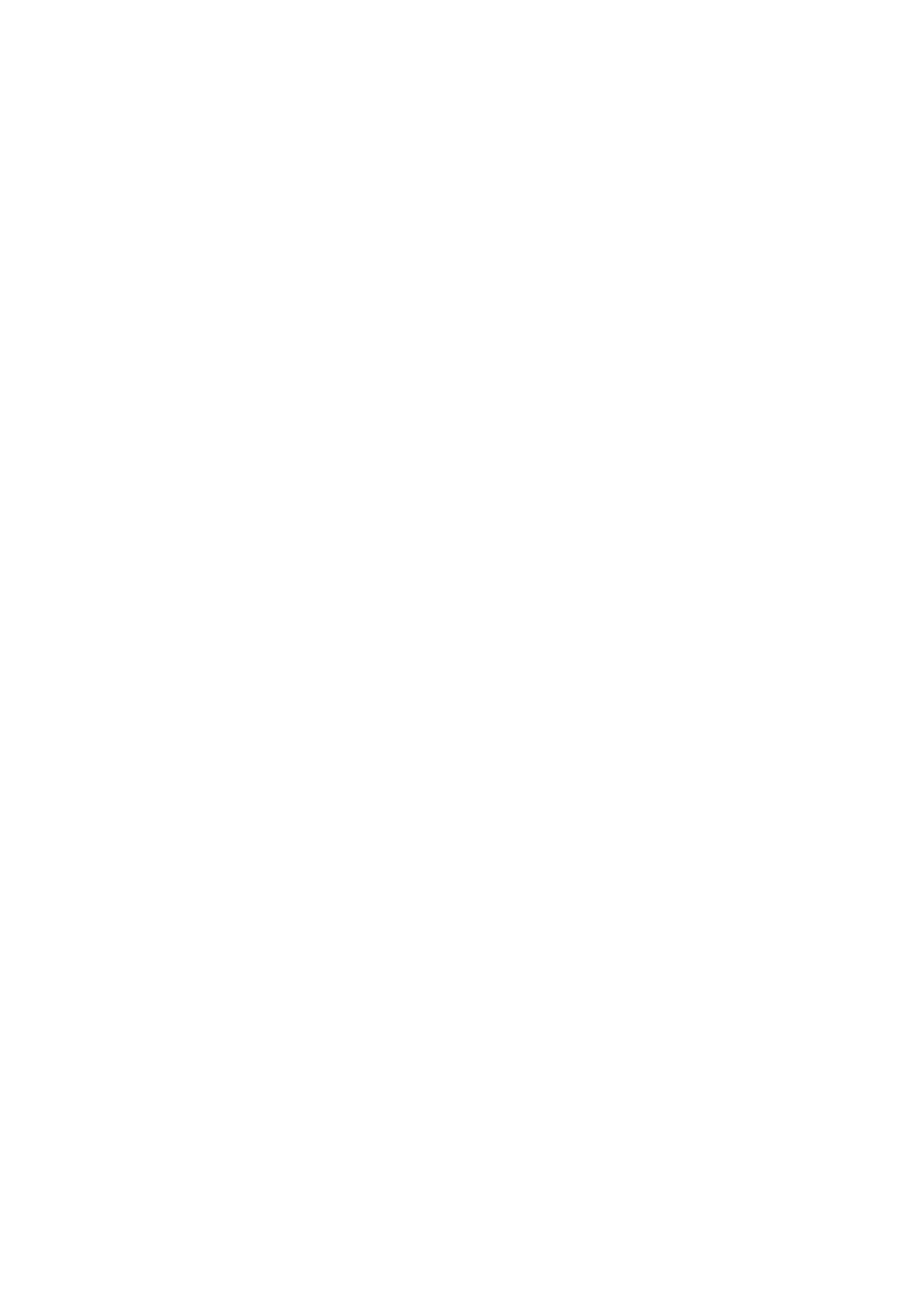*I certify that this public bill, which originated in the Legislative Assembly, has finally passed the Legislative Council and the Legislative Assembly of New South Wales.*

> *Clerk of the Legislative Assembly. Legislative Assembly, Sydney, , 2012*



New South Wales

# **Law Enforcement (Powers and Responsibilities) Amendment (Kings Cross and Railways Drug Detection) Bill 2012**

Act No , 2012

An Act to amend the *Law Enforcement (Powers and Responsibilities) Act 2002* to authorise police officers to use dogs for general drug detection in public places in the Kings Cross precinct; and to amend the *Law Enforcement (Powers and Responsibilities) Regulation 2005* to authorise police officers to use dogs for that purpose on additional railway lines.

*I have examined this bill and find it to correspond in all respects with the bill as finally passed by both Houses.*

*Assistant Speaker of the Legislative Assembly.*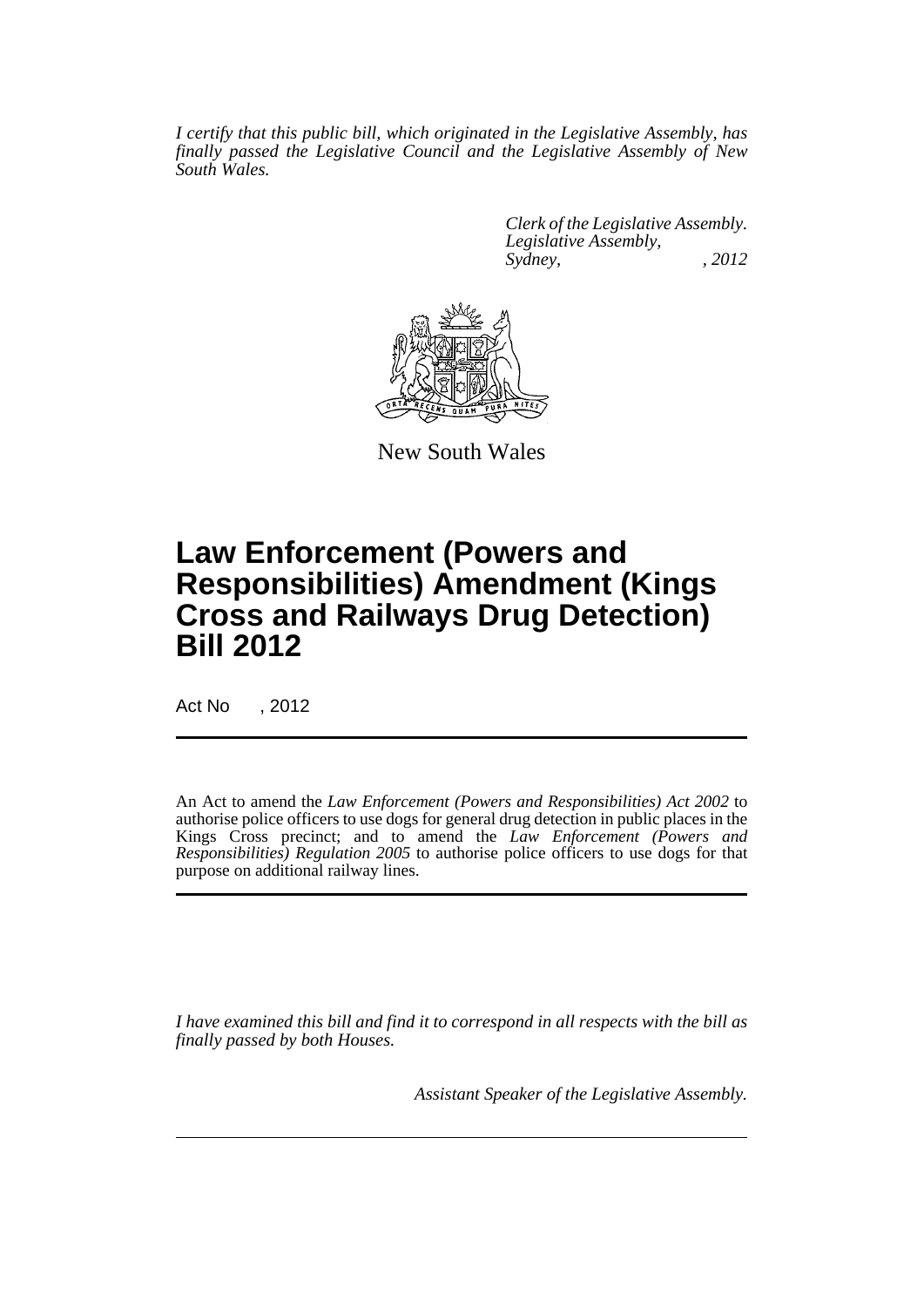Law Enforcement (Powers and Responsibilities) Amendment (Kings Cross Clause 1 and Railways Drug Detection) Bill 2012

### <span id="page-3-0"></span>**The Legislature of New South Wales enacts:**

### **1 Name of Act**

This Act is the *Law Enforcement (Powers and Responsibilities) Amendment (Kings Cross and Railways Drug Detection) Act 2012*.

## <span id="page-3-1"></span>**2 Commencement**

This Act commences on the date of assent to this Act.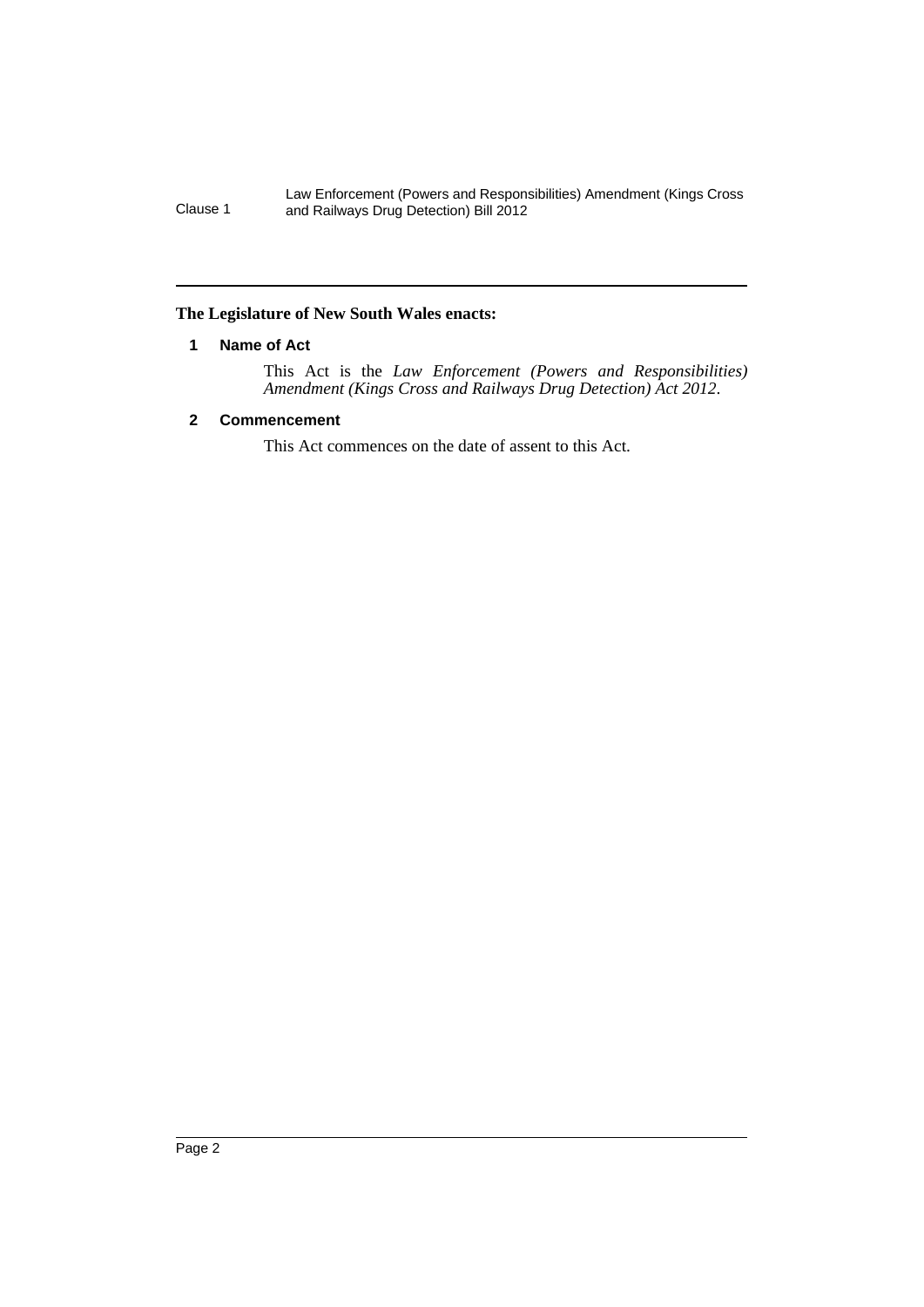Law Enforcement (Powers and Responsibilities) Amendment (Kings Cross and Railways Drug Detection) Bill 2012

Amendment of Law Enforcement (Powers and Responsibilities) Act 2002 No 103 Schedule 1

## <span id="page-4-0"></span>**Schedule 1 Amendment of Law Enforcement (Powers and Responsibilities) Act 2002 No 103**

**Section 148 General drug detection with dogs in authorised places**

Insert after section 148 (1) (d):

(e) persons at any public place in the Kings Cross precinct (being the area including and bounded by the parts of streets specified in Schedule 2 to the *Liquor Act 2007*).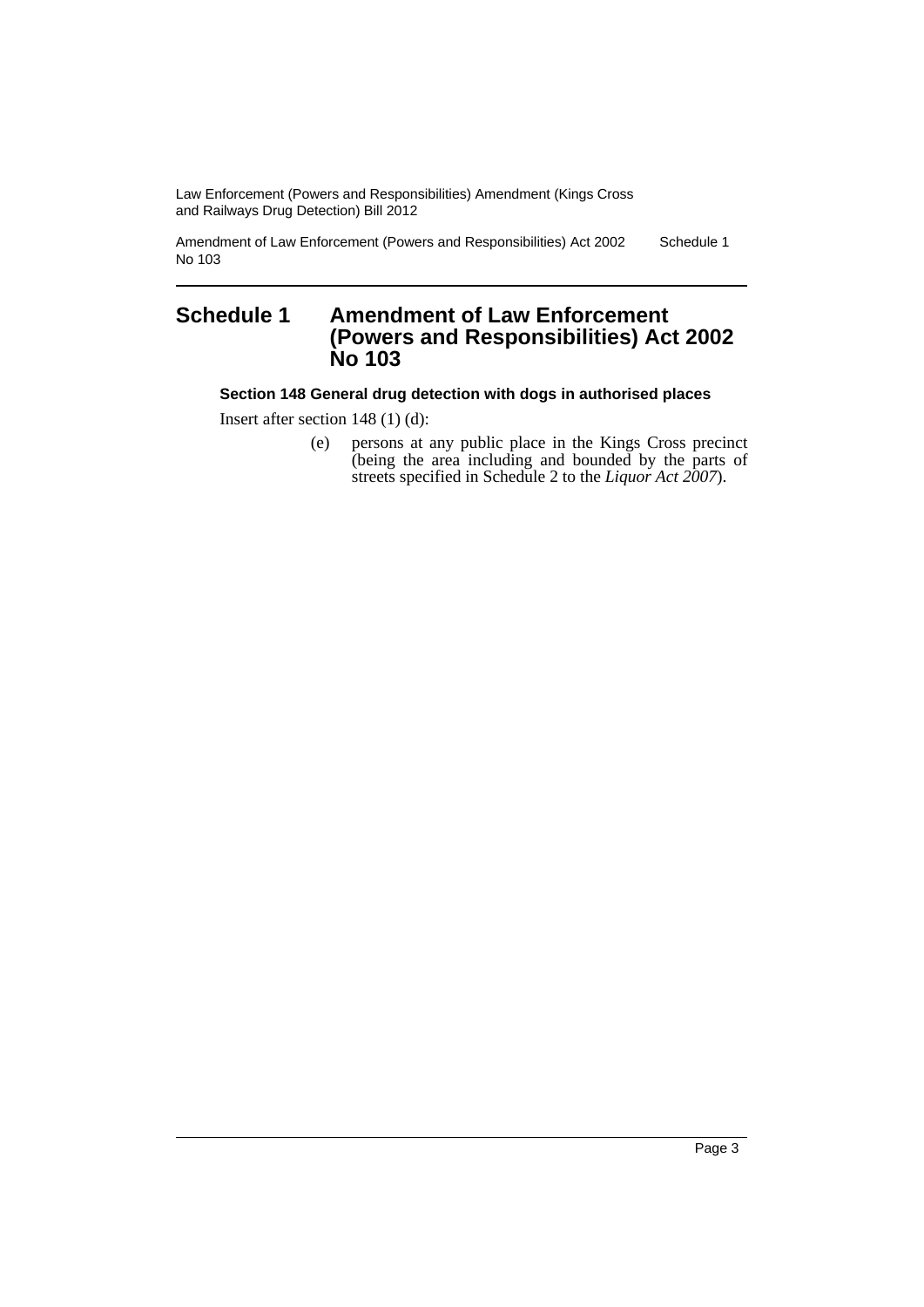Law Enforcement (Powers and Responsibilities) Amendment (Kings Cross and Railways Drug Detection) Bill 2012

Schedule 2 Amendment of Law Enforcement (Powers and Responsibilities) Regulation 2005

## <span id="page-5-0"></span>**Schedule 2 Amendment of Law Enforcement (Powers and Responsibilities) Regulation 2005**

#### **[1] Clause 38 Use of drug detection dogs in authorised places—prescribed train routes**

Omit "but not including the train line between Lysaghts station and Port Kembla station" from clause 38 (1) (d).

Insert instead "and including the train line between Wollongong station and Port Kembla station".

#### **[2] Clause 38 (1)**

Insert "and including the train line between Chatswood station and Epping station," at the end of clause 38 (1) (e).

## **[3] Clause 38 (1)**

Insert "the train line between Blacktown station and Richmond station and" after "and including" in clause 38 (1) (g).

## **[4] Clause 38 (1)**

Insert after clause 38 (1) (h):

- (i) the Southern Highlands route, being the train line that is between Campbelltown station and Goulburn station,
- (j) the Blue Mountains route, being the train line that is between Lithgow station and Sydney Central station,
- (k) the Hunter route, being the train line that is between Newcastle station and Dungog station, and including the train line between Maitland station and Scone station,
- (l) the Airport and East Hills route, being the train line that is:
	- (i) between Sydney Central station and Macarthur station, and
		- (ii) via Wolli Creek station or via Sydenham station,